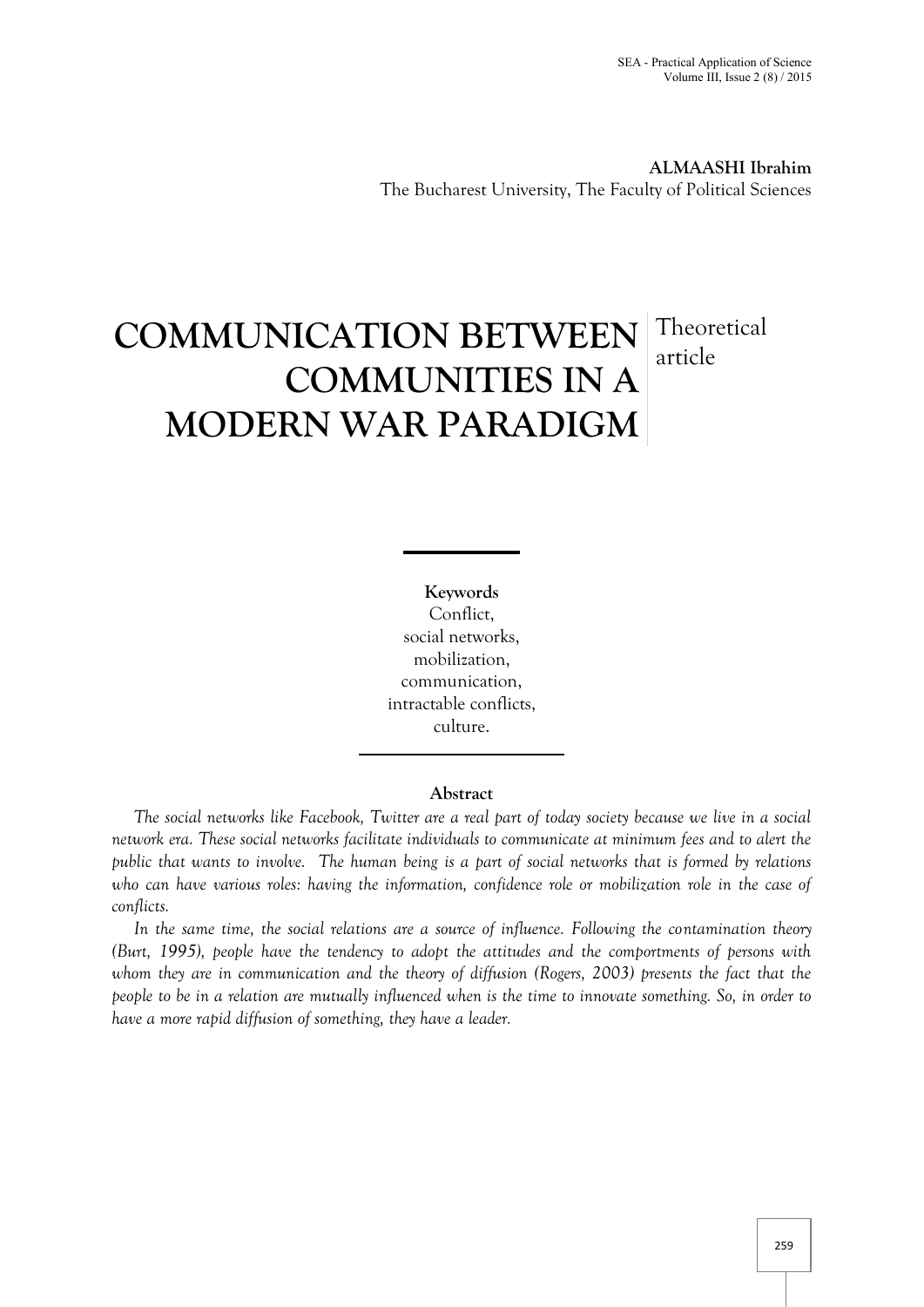Motto: "*The most important thing in communication is hearing what isn't said.*" (Peter Drucker)

#### **Introduction:**

When conflicts appear, it is obvious to see the individuals organizing themselves in groups, depending on their interest and their position. But they are on the same position, they are partisans of the same message even if they have different interest, they are one in the eyes of the opponents (Brewer, 2001).

The end of Cold War pointed towards not a global war but to some globalized wars. A new painting of conflicts gather and new tendencies are identified. In this order, there are not anymore state conflicts but inter-state conflicts. Secondly, the modern conflicts try to affirm belligerents' identity and small guerilla combatants made difficult to identify and localize the enemy.

In this article will be pointed some theories about social networks that show how important are them in a mobilization and in starting a conflict as well as examples of protracted conflicts as from Afghanistan, Syria or Ukraine.

## **Literature review**

Robert M. Krauss and Ezequiel Morsella in their article "Communication and Conflict", speak about the help of communication and how it can reduce conflicts. The information transfer represents the main idea of communication according to the authors, how it is transmitted from the Sender to the Receiver but it also makes references to the noise made when communicate or at the multiple audience problem. In order to communicate more effectively in conflict situations, there were exposed 4 principles like: reducing noise, to take the perspective of your listener when speaking but also when listening to try to understand the intended meaning of what your counterpart is saying and the last principle, to be an active listener.

On one other hand, Joshua A. Frey (2014) in his article "The New Communication: Leveraging Community Relations to Transition from Wars Amongst the People to Peace Amongst the People'' speaks about social networks like ethnic and religious communities. In line with modern communication technology, they have no national boundaries that is called by Manuel Castells the "network society" (Castells, 2010). The Arab Spring and the events in Iran in 2009 showed that the Internet can play a better role as journalists from the spot, thanks to the citizens that use it. An "expeditionary diplomat" was thought by the former Special Envoy to Afghanistan by the US State Department, as the personnel engaged to work in post-conflict projects of reconstruction and stabilization. The author reached showed that the

new type of communication proper to military concerns is the one people-focused, with the entry point of knowing the community social networks.

Hans Haferkamp and Neil J. Smelser spoke about Social Change and Modernity and identified three elements of the theory of social change as determinants of structure (population changes, the dislocation after a war, strains or contradictions), processes (social movements, political conflicts or entrepreneurial activities) and directions of social change ( structural changes, effects and consequences).

# **Syrian conflict lead by social networks**

The conflicts are interconnected and where they happen, neighbor countries are also involved. In Syrian crisis, their citizens find a refuge to Lebanon, Jordan or Kurdistan. But in order to gather as much as information about the conflict, researcher agencies as the NGO Carter Center in the project "Mapping Syria Conflict", wanting to have a broader view about the Syrian conflict, uses data received from the social networks. So, YouTube, Facebook or Twitter are the main information resources. Moreover, the International Center for the study of Radicalization confirms that "this is the most socially mediatized conflict from the history". The social networks are showing live information from the battle camp, send some links to videos or official declarations and documents as real photos, meetings.

# **Ukraine case of social media**

By contrast to the Orange Revolution from 2004, where the television was the starting point of the conflict, on  $21<sup>st</sup>$  of November 2013 was send the first Facebook noise and quickly the Euromaidan Facebook page reached 160000 "Likes" just in one day, a record for Ukraine. But a part of Facebook, it was also a Twitter revolution. The Hashtag #euromaidan where written on the wall of Independence square in Kiev and as a result 20000 of followers were on the accounts of @EuroMaydan It was of the same kind as in Egypt or Tunis in the moment of Arab revolutions , because this social medias were a new instantly instrument to inform and to be heard. For instance, just in one hour, there were 3000 messages with the key word #euromaidan. Moreover, there was a site named Helpmaidan.org.ua were financial contributions for the ones from the conflict were placed or even clothes or other needs. On the other hand, in Russia there is the Vkontakte or VK, the equivalent of Facebook in Russia to be financially controlled by President Putin's people. So, there gather the separatist, the proRussians insurgents. But even if, apparently for the Ukrainian conflicts, the social networks are only a way to send documents, ideas, in a word, the logistics of